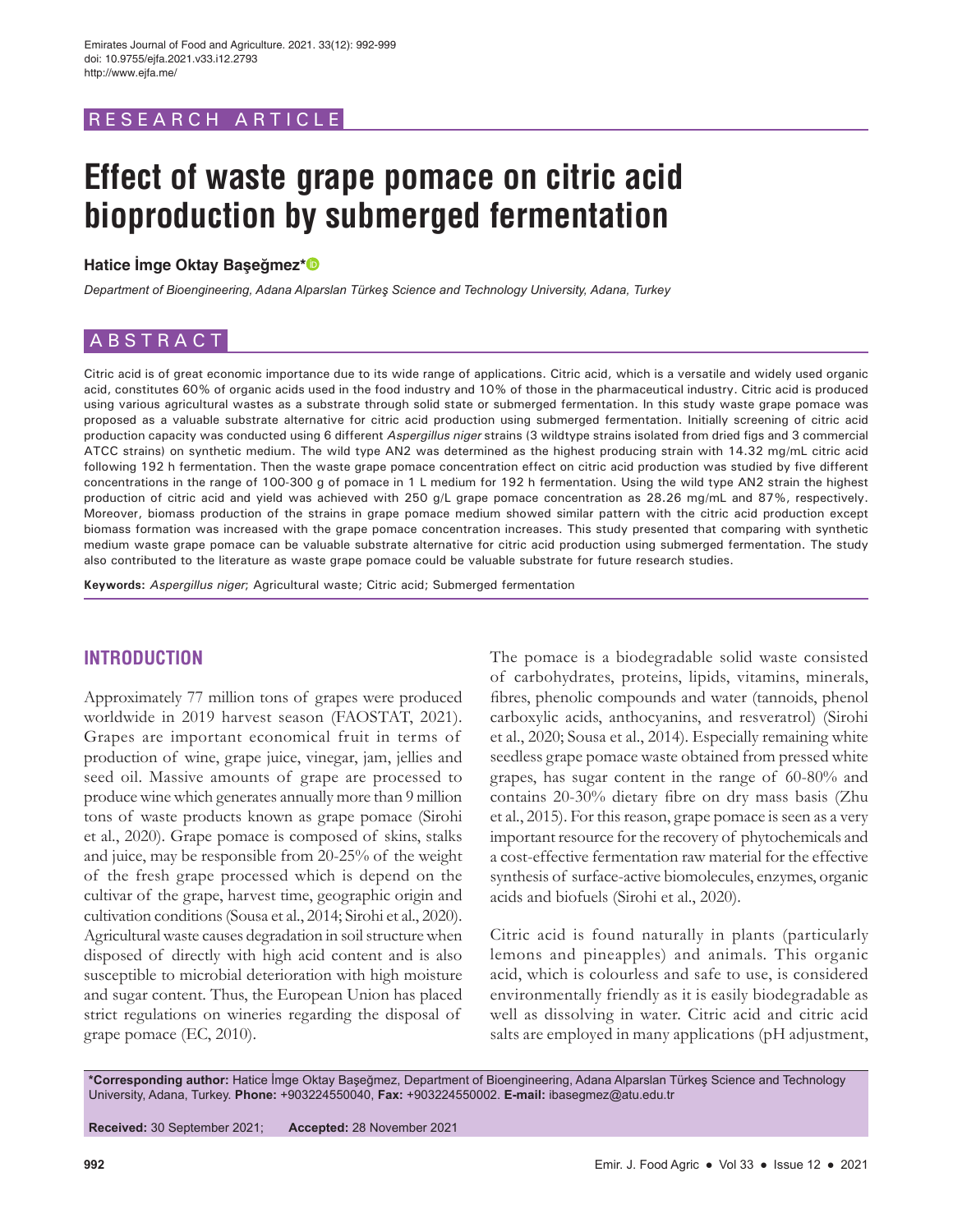buffering, chelation and derivatization, etc.) including agricultural, chemical, cosmetics, pharmaceutical and even construction industries, as well as in food and beverage sector. It is an indispensable additive in foods due to the preservation of foods, preventing the decomposition of fats and giving a fresh and sour taste (Show et al., 2015).

According to 2020 market data, the global citric acid market has reached 2.39 million tons and the expectations are to reach 2.91 million tons by 2026 (EMR, 2020). Citric acid was previously produced entirely from unripe lemon and pineapple for commercial purposes. After the first half of the  $20<sup>th</sup>$  century, it started to be obtained by fermentation by microorganisms. Today, more than 90% of citric acid production for commercial purposes is produced by fermentation using *Aspergillus niger* and *Yarrowia lypolytica* (Schuster et al., 2002; Soccol et al., 2006). However, it is known that on an industrial scale *A. niger* is the major source of citric acid globally because it is more efficient in terms of citric acid production (Show et al., 2015).

Given the increasing demand and market, better manufacturing techniques and solutions need to be discovered and developed to provide effective production and to increase the yield of product recovery. To encourage large scale citric acid production, it is crucial that the production process being environmentally friendly, utilizing easily accessible and cost-effective agro-industrial waste products, at the same time ensuring high production efficiency.

Previously conducted researches which use various agricultural wastes as substrates in the production of citric acid employing *A. niger* may be exemplified as coffee, kiwi and banana peel, apple and pineapple pomace, sugar beet, sugar cane, corn cob, mulberry pomace, grape pomace, wheat straw with various types of fermentation (Hang and Woodams, 1984; Hang and Woodams, 1985; Roukas and Kotzekidou, 1997; Kumar et al., 2010; Aidynova et al., 2020; Chysirichote, 2020; Roukas and Kotzekidou, 2020)*.*

As far as we know, it was concluded that any study on citric acid production using only grape pomace by submerged fermentation has not been conducted yet. On this basis, the most significant goal of this work is to examine the usage of waste grape pomace as a potential substrate for the production of citric acid applying the process of submerged fermentation. In order to achieve that initially, the ability of citric acid production of various native and commercial *A. niger* strains was evaluated in synthetic fermentation medium.

# **MATERIALS AND METHODS**

**Microorganisms and preparation of spore suspension** Six *A. niger* strains were used in this study. Three wild types morphologically identified strains of *A. niger* isolated from dried figs that are AN1, AN2, and AN3 were provided from Istanbul Technical University, and the rest of the strains purchased from American Type Culture Collections (USA) that are *A. niger* ATCC 9029, ATCC 10577, ATCC 10549.

The strains were subcultured every month and maintained at 4°C on potato dextrose agar (PDA) slants for future use. For spore production, strains were cultured on PDA at  $30 \pm 1$ °C for 7 days. The spores were harvested with the help of Tween-80 (10 mL,  $0.1\%$ , w/v) and elimination of mycelial growth was ensured by filtering through sterile glass wool. The spore count was calculated using an improved hemocytometer to set the count to around 1-2 x 106 spores per mL, then used immediately to inoculate fermentation medium.

#### **Fermentation medium preparation**

Synthetic and grape pomace fermentation mediums were prepared as follows:

The synthetic fermentation medium was prepared for preliminary screening of citric acid production capacity of the strains and determination of the optimum fermentation time. For the preparation of fermentation medium, 50 g of glucose, 2 g of  $\mathrm{NH}_4\mathrm{SO}_4$ , 1 g of  $\mathrm{NaNO}_3$ , 0.5 g of  $\mathrm{KH}_2\mathrm{PO}_4$ ,  $0.3$ g of  ${\rm MgSO_4}\textnormal{-}7{\rm H}_2{\rm O},\ 0.01$ g of FeSO<sub>4</sub>. $7{\rm H}_2{\rm O}$  were dissolved in  $dH_2O$  (total volume: 1 L). After determination of the highest citric acid producer and the optimum fermentation time, the waste grape pomace concentration effect was studied as the substrate.

The waste grape pomace fermentation medium was prepared using seedless type white grapes which were obtained from local markets in July-October in Adana city in Turkey. The grapes were cleaned, stems and stalks removed and squeezed using a home-type juice extractor (HR1866/30, Philips, Holland). The waste pomace was then dried using vacuum freeze dryer (BK-FD10P, Biobase, China), grounded by a coffee grinder (75, Krups, France) and sieved to have particle size  $\leq$  2 mm. The obtained grape pomace flour stored at -18° C until used.

The substrate concentration effect on production of citric acid was evaluated by preparing five different fermentation media containing 100, 150, 200, 250, and 300 g/L of grape pomace (instead of glucose in synthetic medium, described in above). The optimum grape pomace concentration was determined by the selected *A. niger* strain for citric acid production and yield.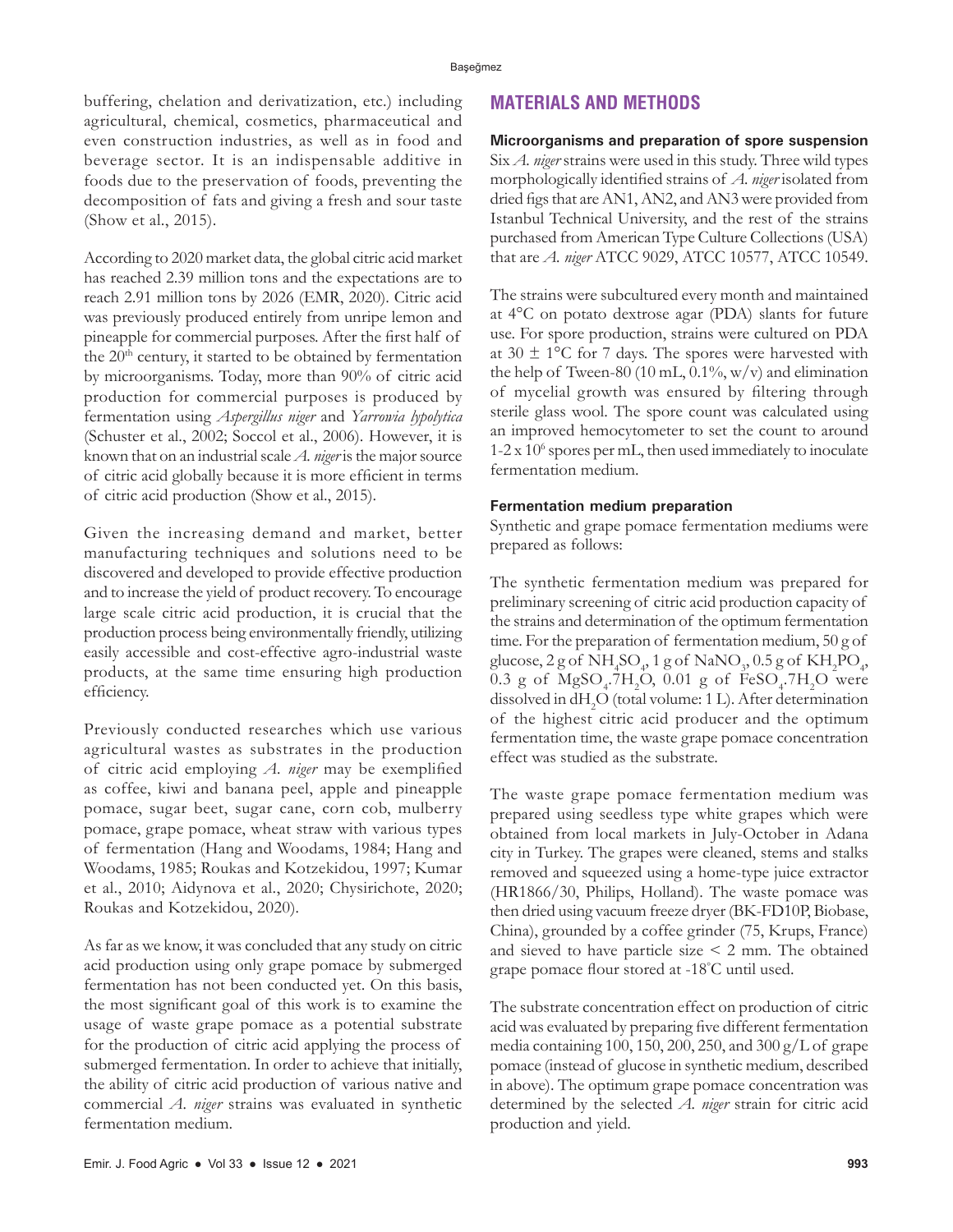#### **Submerged fermentation**

Shake flask fermentation studies were performed in 500 mL Erlenmeyer flasks with 200 mL medium. Both medium's pH was adjusted initially at 6.5 and sterilized with autoclave (Model HV85-L, Hirayama, Japan) at 121°C, 15 min. Inoculation was performed using 1 mL of spore suspension and incubated at  $30\pm1\textdegree C$  using a shaking incubator at 150 rpm for 240 h (10 days). Incubation temperature  $30\pm1\degree$ C and pH 6.5 used in this study were selected according to previous optimization studies (Kumar et al., 2010; Dhillon et al., 2012)*.* During fermentation, one flask was taken every day starting from the third day until the end of incubation period for chemical analysis in order to determine optimum incubation time for highest citric acid production in synthetic medium. Once the optimum fermentation time obtained, it is used for the determination of grape pomace concentration effect, as well. Rest of the fermentation conditions such as pH of the medium, incubation temperature and agitation speed were kept the same as in synthetic medium studies.

#### **Citric acid analysis**

Citric acid concentration was quantified by using Shimadzu Class10 AVP Series HPLC system (Shimadzu, Kyoto, Japan) equipped with diode array detector set for 214 nm wavelength. The samples were collected from each flask once a day. Filtration of the supernatant was performed using Whatman No.1 filter, to eliminate solid substrate and fungal mycelia. The remaining sample was centrifuged (Allegra X-30R, Beckman Coulter, USA) at  $9000 \times g$  for 20 min, and citric acid amount was determined via AOAC with some modifications using the supernatant (AOAC, 1989). C18 reversed phase column (250×4.6 mm i.d., 5 µm particle size; ACE, Aberdeen Scotland) was used at 25°C, 0.8 mL/min flow rate by applying 0.2 M  $\rm KH_2PO_4$ as the mobile phase. The injection volume was  $20 \mu$ l. Data were recorded and processed by Class-Vp 5 software (Shimadzu, Kyoto, Japan). Five-point calibration curve was prepared using citric acid standard (Sigma Chemical Co., St Louis, USA) with a concentration range of 0.5 mg/ml to  $50 \text{ mg/ml}$ .

#### **Biomass analysis**

Biomass production was determined only from grape pomace fermentation medium following the incubation period of 192 h. The wet fungal biomass was obtained by removing the supernatant after the fermentation medium was filtered and washing the remaining cells with distilled water. It was taken into a beaker of known weight and dried in an oven adjusted to 105°C until constant weight. The beaker with weight of dried fungal biomass was determined in order to find the weight of each culture. Cell biomass (mg/mL) was calculated as dry cell weight produced per milliliter of liquid medium (Xie and West, 2009).

#### **Total sugar analysis**

Total sugar content of grape pomace powder and the residual sugar content of fermentation mediums (after incubation) were spectrophotometrically (Dubois et al., 1956).

Briefly, 5 g of sample was extracted using 25 mL of ethanol  $(80\%, \frac{v}{v})$  at 25<sup>o</sup>C for 15 min using ultrasonic water bath (WUC-A06H, Daihan Scientific, Korea), and repeated three times. Centrifugation of obtaining mixtures was performed at 9000×g for 10 min (Allegra X-30R, Beckman Coulter, USA). The extracts were collected, and remaining ethanol content was removed by evaporation under vacuum at 50°C (Rotavapor R-100, Büchi, Switzerland). Dried extracts were dissolved in distilled water and then spectrophotometric measurement were conducted as described below.

In order to determination of residual sugar content of the fermentation mediums, the liquid samples were taken aseptically at intervals of 24 hours started from the 3rd day of incubation. Filtration of the supernatant was performed using a glass wool in order to remove solid substrate and fungal mycelia.

2 mL of supernatant was taken into a glass tube. Then 0.05 mL of phenol solution  $(80\%, v/v)$  was added and followed by the addition of 5 mL of concentrated  $\rm{H_2SO_4}$ immediately. After letting the tubes stand, they are shaken and placed in a 30°C water bath for 30 min. The absorbance was measured at 490 nm. The obtaining results were represented as glucose equivalents  $(g/100 \text{ g and } g/100 \text{ mL})$ .

The citric acid yield was calculated using Eq.1:

Yield (%) =  $100 \times$  [citric acid (mg/mL)/consumed sugar  $(mg/mL)$ ]

#### **Statistical analysis**

Each experiment was performed in three repetitions, and the obtaining results were represented as mean ± standard deviation. Differences among mean values were tested for significance  $(p<0.05)$  by the Duncan's multiple range test.

# **RESULTS AND DISCUSSION**

Six strains of *A. niger* were examined in terms of their capacity of citric acid production in synthetic medium. The influence of incubation time on citric acid production capacities of the strains are shown in Fig. 1. It can be clearly seen from the figure that the strain AN2 was determined as the highest citric acid producer. Citric acid production level was found as 14.32 mg/mL for AN2, and it is significantly  $(p<0.05)$  higher than all other strains. All three wildtypes'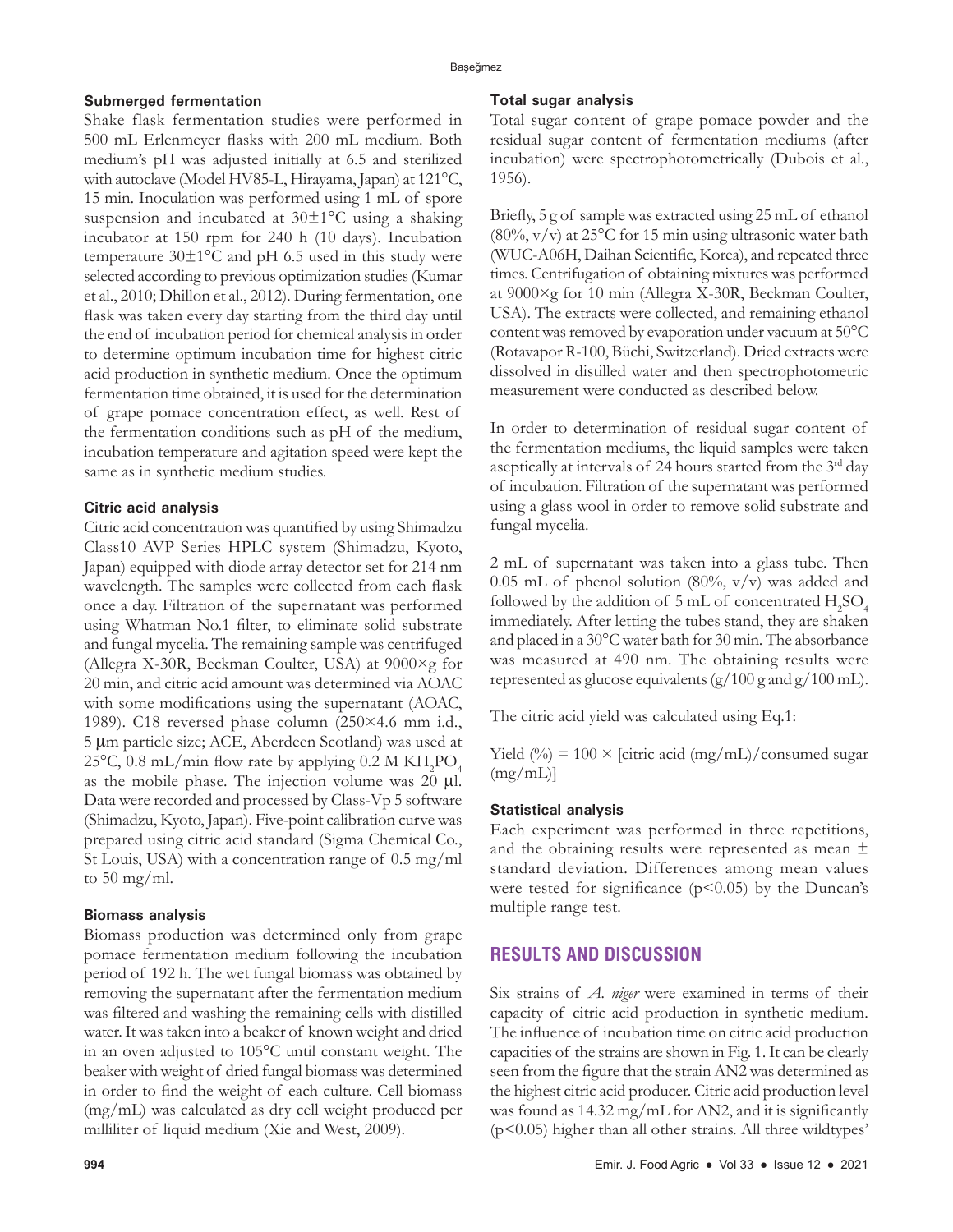

**Fig. 1**. Citric acid production of *A. niger* strains grown on the synthetic medium at different fermentation periods (initial pH 6.5, temperature 30°C, shaking speed 150 rpm)

strains were higher citric acid producer than commercial ones. There was a significant difference  $(p<0.05)$  in citric acid levels between wildtype strains and commercial ones. It is also clear that the maximum citric acid production was achieved after 192 h incubation time for all strains.

In the study conducted by Xie and West (2009), citric acid production of 7 different commercial *A. niger* strains (ATCC 9029, 9142, 10577, 11414, 12846, 26550, 201122) was investigated using wet corn distillers' grains. As a result of the study carried out with the solid-state fermentation method, the highest citric acid production was determined as approximately 10 g/kg after 10 days of incubation at 25°C with ATCC 9142 strain. Citric acid productions obtained with ATCC 9029 and ATCC 10577 *A. niger* strains were found to be approximately 3.8 and 3.9 g/kg, respectively, which were approximately half of the levels observed by this study.

In a study investigating the use of ATCC 9142 strain and banana peel in the production of citric acid, the highest production was determined as  $49.9 \text{ g/L}$ . In this study, the production of 9.8 mg/mL citric acid obtained at the end of 192 h incubation with ATCC 10577 strain was found to be higher than about 4 mg/mL produced in corn by the same strain (Amenaghawon et al., 2015). In another study conducted with kiwi peel, the highest citric acid production was determined as 70 g/kg with ATCC 12846 strain after 120 h incubation (Hang and Woodams, 1987). The reasons for the differences occurred in the results may be the differences in substrate and strain used, incubation period and fermentation method applied.

Following the determination of best citric acid producer strain, grape pomace concentration effect on citric acid and biomass production was studied for 192 h fermentation and obtained results shown in Fig. 2. The maximum citric acid concentration was observed at 250 g/L substrate concentration as 28.3 mg/mL. As it is clear from the figure the citric acid production level was increased by increasing substrate concentration until the concentration reached 250 g/L. The citric acid production on 250 g/L substrate concentration was found to be statistically significant (p<0.05) compared with other concentrations. However, increase in the formation of fungal biomass was observed as the substrate concentration of the fermentation medium was increased.

As described in experimental section citric acid production of all strains on grape pomace medium was examined for 192 h fermentation and the yield was calculated for each. Total carbohydrate content of waste grape pomace was found to be 35.16% in dry weight mainly as glucose and fructose. The citric acid production capacities of six *A. niger* strains in synthetic and grape pomace medium and yields are shown in Figs. 3a and 3b. As can be seen from the figures the best citric acid producer, AN2, is also provided the highest citric acid production yield, 80% and 87%, in synthetic and waste grape pomace mediums, respectively. The citric acid yield on the grape pomace medium was significantly higher ( $p$ <0.05) than obtained on the synthetic medium.

Research on citric acid production started in the 1950s, and the interest in this organic acid increased, especially due to its GRAS status. It is produced and sold in large quantities of citric acid abroad, most of which are in the form of citric acid monohydrate. It can be seen from the Table 1 that many studies have been carried out for investigating the citric acid production potential of commercial and wildtype *A. niger* strains using different fermentation methods on various agricultural wastes, such as sugar cane, casava pulp, kiwi, mango and banana peel, pineapple, orange and brewery waste, corncob, apple and grape pomace.

According to the previous studies, Hang and Woodams (1984) used apple paste as a substrate in the production of citric acid with five different strains of *A. niger* in their study. It was determined that *A. niger* NRRL 567 strain produced the most citric acid from apple paste in the presence of 4% methanol and the yield was found to be 88%, depending on the amount of sugar consumed. Kumar et al. (2010) optimized the production of citric acid by *A. niger* van. Tieghem MTCC 281 strain by solid state fermentation method, utilizing apple pomace as a substrate. Optimum yield was obtained with 4.6 g citric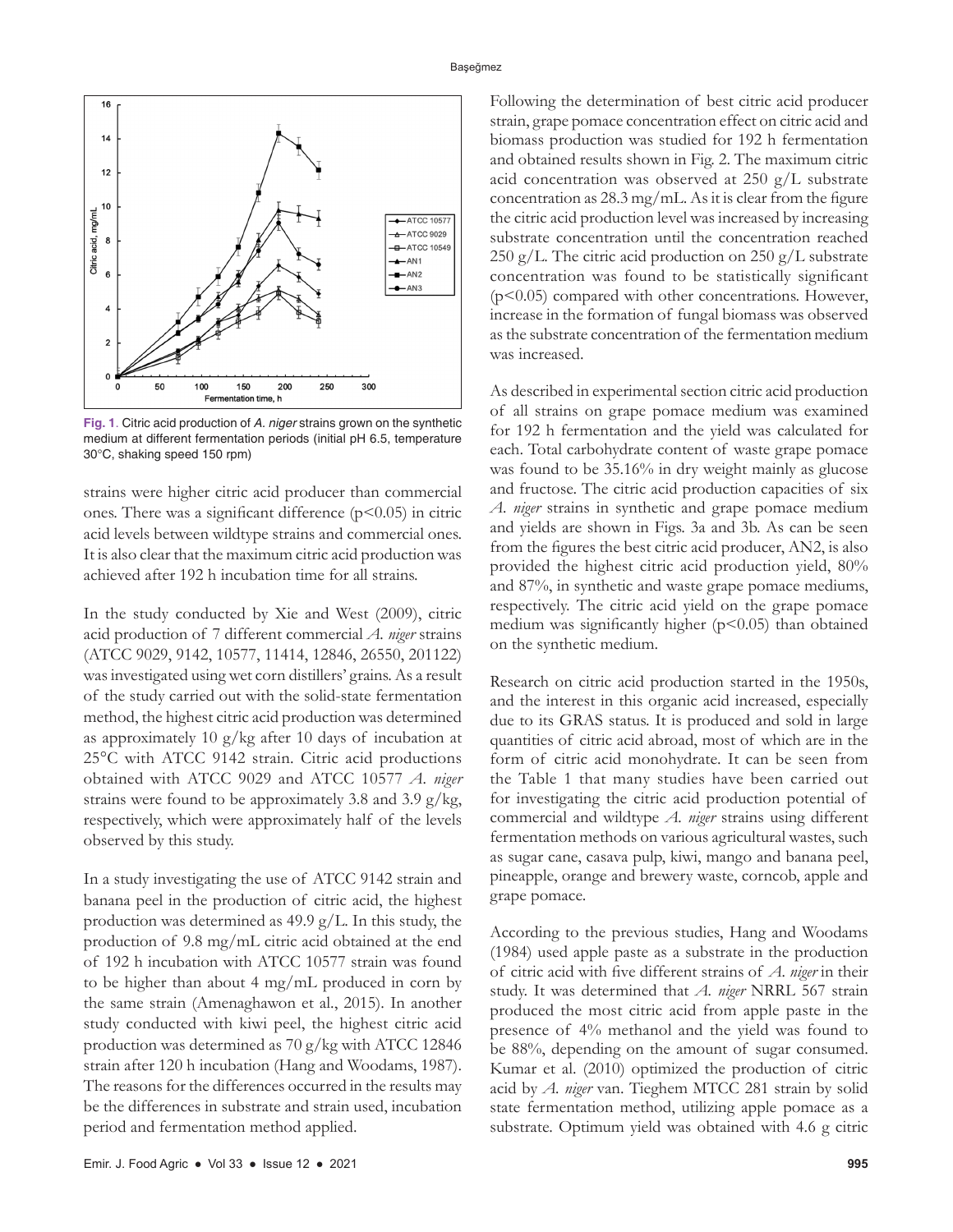

**Fig. 2**. Grape pomace concentration effects on citric acid production and biomass formation by AN2 (initial pH 6.5, temperature 30°C, fermentation time 192 h, shaking speed 150 rpm)



**Fig. 3**. Comparison of citric acid production of strains and yields (initial pH 6.5, temperature 30°C, fermentation time 192 h, shaking speed 150 rpm), a) Synthetic fermentation medium b) Grape pomace fermentation medium (250 g/L)

acid/100 g pomace and  $4\%$  methanol (v/w) for 5 days incubation at 30°C. In 2011, Dhillon et al. (2011) used apple pomace as a substrate for citric acid production and performed substrate optimization using surface response methodology. Considering the amount of carbon used, they determined the solid-state fermentation yield after 144 hours of incubation at 75% humidity, as 93% and 66% for fermentation medium containing 3% methanol and fermentation medium containing 3% ethanol, respectively. The highest amount of citric acid produced was found to be 342.41 g/kg.

In 1985, citric acid production by solid state fermentation method by *A. niger* NRRL 567 strain using grape pulp was investigated by the same researchers and the citric acid yield was determined as 60% according to the amount of sugar consumed (Hang and Woodams, 1985). Our results showed higher yield of citric acid comparing with study conducted by Hang and Woodams (1985). However, in the literature, it has been reported that the yield obtained from food industry wastes using *A. niger* varies between 20% and 90% and the yield depends on the substrate, the presence of inducers, fermentation types and strains.

Torrado et al. (2011) used orange peel as a substrate for citric acid production by solid state fermentation method using *A. niger* CECT-2090 (ATCC 9142, NRRL 599). A series of experiments were carried out by adding 1-4.8 g/L orange peel, different proportions of methanol and water to the medium. As a result, 193 mg/g citric acid production was achieved.

Deveci and Özyurt (2017) used hydrolyzate produced from orange peels and molasses as substrates in their studies in which citric acid production by *A. niger* was determined. In the study, the initial pH of the medium was set to pH 6.0, ambient temperature to 30°C, methanol ratio to 4%, shaking speed to 150 rpm, working volume to 100 mL, corn oil amount to  $2\%, K_4$ Fe(CN)<sub>6</sub> concentration to 200 mg/L. The total sugar concentration was adjusted between 100 g/L and 180 g/L. At a total sugar concentration of  $100 \text{ g/L}$  and pH 3.01, 31.8 g/L citric acid was produced, and the total sugar amount used in this process was 79 g/L. At a total sugar concentration of 140 g/L, the pH was measured as 2.36, 35.6 g/L citric acid was produced, and the total sugar concentration used was determined as 108 g/L. At a total sugar concentration of 180 g/L, pH was measured as 3.84, the amount of citric acid produced was 18.8 g/L, and the total sugar amount used in this series was measured as 132 g/L. They stated that substrate inhibition caused the decrease in citric acid production at higher sugar concentrations.

Iqbal et al. (2015) stated that the best citric acid producing strain was *A. niger* GCB117, chose reed molasses as substrate and tried citric acid production by submerged fermentation method. The maximum amount of citric acid was determined as  $20.3$  g/L at a sugar concentration of 150 g/L, at pH 5.5 and at 168 hours of incubation time. Abbas et al. (2016) used banana peel for the production of citric acid employing *A. niger* and optimized fermentation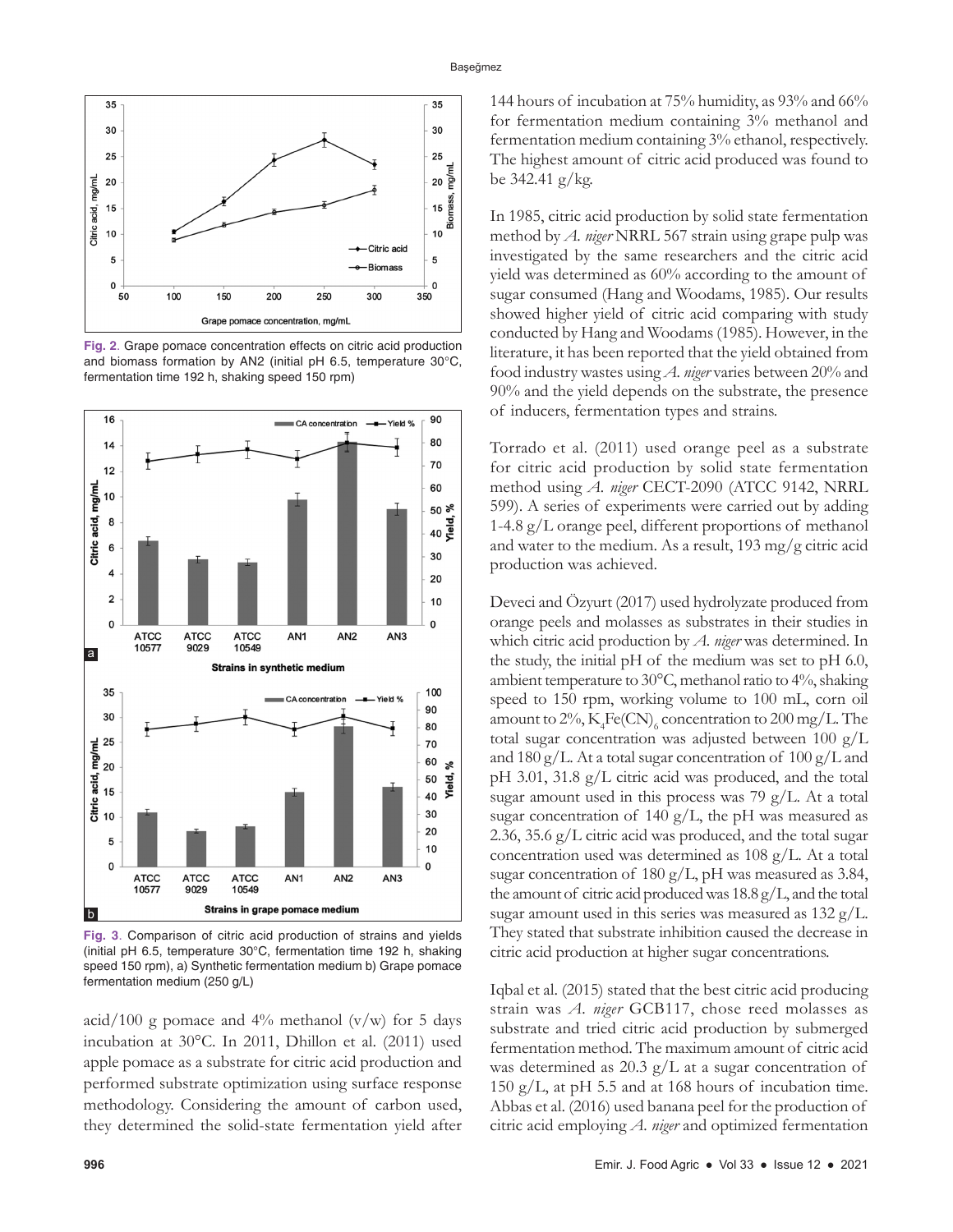Başeğmez

| Table 1: Agricultural waste materials employed for citric acid production by A. <i>niger</i> |                                                                                                    |                     |                                                                   |      |                                  |  |  |
|----------------------------------------------------------------------------------------------|----------------------------------------------------------------------------------------------------|---------------------|-------------------------------------------------------------------|------|----------------------------------|--|--|
| <b>Substrate</b>                                                                             | <b>Strain</b>                                                                                      | <b>Fermentation</b> | Citric acid (g/L or Yield (%)<br>g/kg substrate)                  |      | Reference                        |  |  |
| Apple pomace                                                                                 | A.niger NRLL 2001<br>A.niger NRLL 2270<br>A.niger NRLL 599<br>A.niger NRLL 328<br>A.niger NRLL 567 | Solid state         | 766<br>816<br>771<br>798<br>883                                   |      | Hang and Woodams, 1984           |  |  |
| Grape pomace                                                                                 | A.niger NRLL 2001<br>A.niger NRLL 2270<br>A.niger NRLL 599<br>A.niger NRLL 328<br>A.niger NRLL 567 | Solid state         | 413<br>511<br>498<br>523<br>600                                   | 88   | Hang and Woodams, 1985           |  |  |
| Apple pomace                                                                                 | A.niger Van Tieghem<br><b>MTCC 281</b>                                                             | Solid state         | 46                                                                |      | Kumar et al., 2010               |  |  |
| Date syrup                                                                                   | A.niger ATTC 9142                                                                                  | Submerged           |                                                                   | 50   | Roukas and Katzekidou, 1997      |  |  |
| Pomegranate peel waste<br>(dried-nondried)                                                   | A.niger B60                                                                                        | Solid state         | 278.5<br>306.8                                                    |      | Roukas and Katzekidou, 2020      |  |  |
| Banana peel                                                                                  | A.niger                                                                                            | Solid state         | $124.0 \pm 19.2$                                                  |      | Chysirichote, 2020               |  |  |
| Mullberry pomace                                                                             | A.niger MT-4                                                                                       | Submerged           | 24.6                                                              |      | Aidynova et al., 2020            |  |  |
| Corncobs                                                                                     | A.niger NRLL 2001<br>A.niger NRLL 2270<br>A.niger NRLL 328<br>A.niger NRLL 599                     | Submerged           | $58 \pm 8.29$<br>$30 \pm 2.58$<br>$58 \pm 4.24$<br>$6.5 \pm 0.52$ |      | Hang and Woodams, 1998           |  |  |
| Mango peels<br>Sweet orange peels                                                            | A.niger                                                                                            | Surface culture     | 7.52<br>11.01                                                     |      | Abbas et al., 2016a              |  |  |
| Banana peels                                                                                 | A.niger ATTC 9142                                                                                  | Solid state         | 49.9                                                              |      | Hang and Woodams, 1987           |  |  |
| Banana peels                                                                                 | A.niger                                                                                            | Surface culture     | 51.68                                                             |      | Abbas et al., 2016b              |  |  |
| Pineapple waste                                                                              | A.niger                                                                                            | Solid state         | 60.61                                                             |      | Kareem et al., 2010              |  |  |
| <b>Brewery wastes</b>                                                                        | A.niger ATTC 9142                                                                                  | Submerged           | 19                                                                | 78.5 | Roukas and Katzekidou, 1986      |  |  |
| Cane molasses                                                                                | A.niger GCBT7                                                                                      | Submerged           | $99.56 \pm 3.5$                                                   |      | Ali et al., 2002                 |  |  |
| Cane molasses<br>Corncob                                                                     | A.niger NCIM1055                                                                                   | Submerged           | 10.4<br>5.3                                                       |      | <b>Shetty, 2015</b>              |  |  |
| Cassava peel malted<br>sorghum                                                               | A.niger<br>Mutant A.niger                                                                          | Submerged           | 1.93<br>9.4                                                       |      | Adeoye et al., 2015              |  |  |
| Kiwifruit peel                                                                               | A.niger NRRL 567                                                                                   | Solid state         | 100                                                               |      | Hang and Woodams, 1987           |  |  |
| Orange waste                                                                                 | A.niger                                                                                            | Solid state         | 46                                                                |      | Aravantinos-Zafiris et al., 1994 |  |  |
| Carrot waste                                                                                 | A.niger NRRL 2270                                                                                  | Solid state         | 29                                                                | 36   | Garg and Hang, 1995              |  |  |
| Cashew apple juice                                                                           | A.niger LCFS 5                                                                                     | Submerged           | 92.8                                                              |      | Adoeye and Lateef, 2021          |  |  |

| Table 1: Agricultural waste materials employed for citric acid production by A. niger |  |  |  |
|---------------------------------------------------------------------------------------|--|--|--|
|---------------------------------------------------------------------------------------|--|--|--|

conditions. After 8 days of fermentation, they obtained maximum citric acid yield using potassium dihydrogen phosphate and ammonium nitrate with 20% banana peel medium at 32°C and pH 5.0. They also showed that citric acid production increased with the addition of 0.1% phosphate source. They obtained 11.9 g/L, 24.09 g/L and 18.8 g/L citric acid, using disodium hydrogen phosphate, potassium dihydrogen phosphate, and dipotassium hydrogen phosphate, respectively.

In 2019, Ozdal and Kurbanoglu was studied the effect of sugar beet molasses and chicken feather peptone as sole carbon and nitrogen sources, respectively, on citric acid biosynthesis by submerged fermentation using *A. niger.*  They stated that citric acid production with molasses was significantly affected by chicken feather peptone concentrations (1-6 g/L). As a result they determined the maximum citric acid concentration at 4 g/L chicken feather peptone and 168 h. The maximum of 64.40  $g/L$  citric acid production was achieved at 168 h in chicken feather peptone medium which contains 150 g/L molasses.

Adoeye and Lateef (2021) investigated the production of citric acid using waste from the processing of cashew by local strain of *A. niger.* The citric acid production of local strain in the formulated cashew apple juice medium ranged  $16.0-92.8$  g/L with the maximum concentration obtained on the  $10<sup>th</sup>$  day of fermentation. This study revealed the potential application of cashew waste in high yield citric acid production in the food industry. Aidynova et al. (2020) analyzed production of citric acid employing *A. niger* on mulberry pulp which is a waste from molasses production. It was determined that optimum mulberry pulp concentration both citric acid production and cell growth is 120 g/L. As a result of the experiments 24.6 g/L was achieved as maximum citric acid production after 5 days incubation. Addition of certain amounts of  $MgSO_4$  and  $(\text{NH}_{4})_{2}\text{SO}_{4}$  was determined to be effective for maximum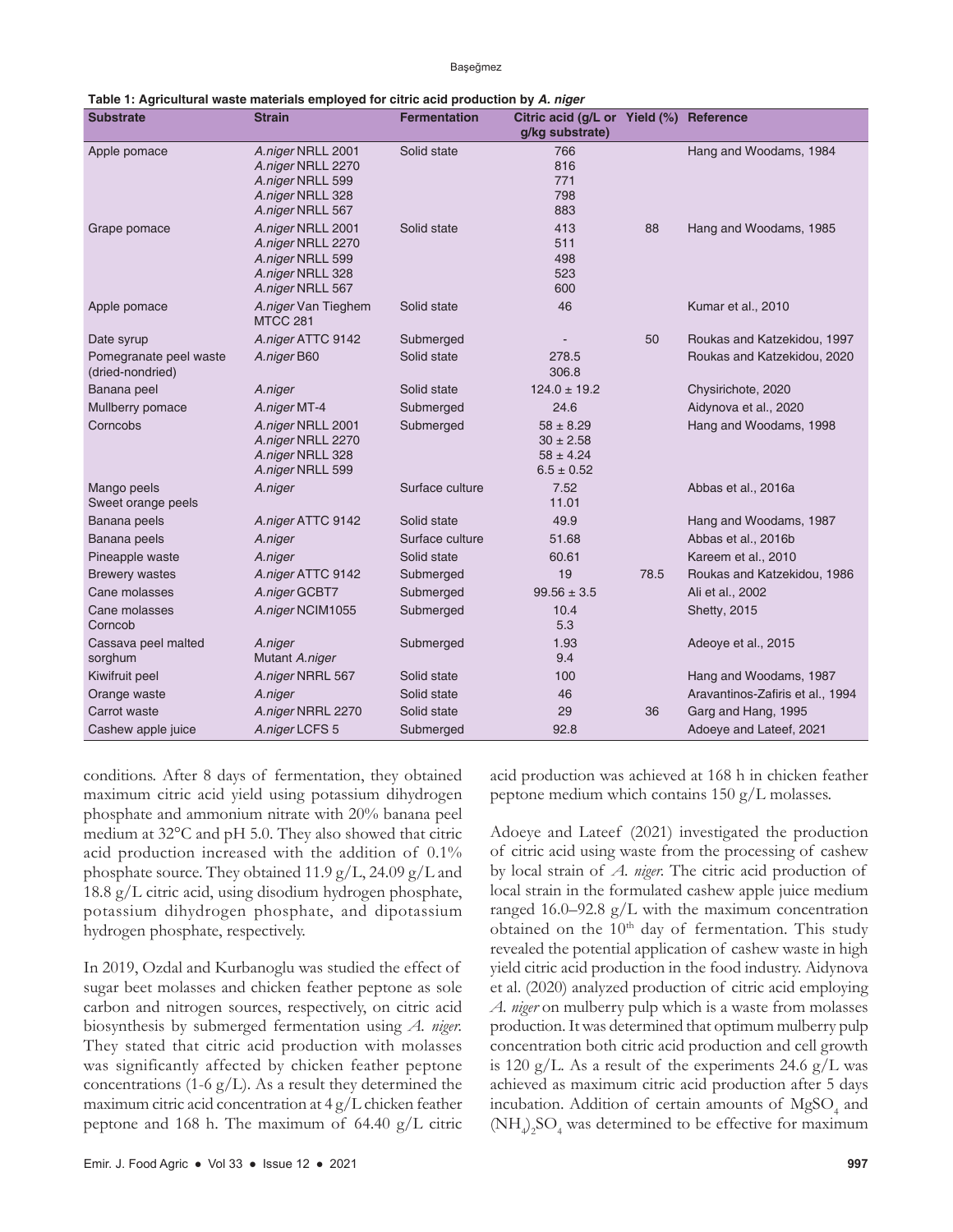citric acid production. Considering the studies investigating the substrate effect, our study showed that the highest citric acid level was achieved with the  $250 \text{ g/L}$  of grape pomace presence in the medium. This result was lower than the previous observations by Deveci and Özyurt (2017) and Iqbal et al (2015) but it was comparable with the results achieved by Aidynova et al. (2020). As it can be seen from the previous studies, citric acid production levels vary from 1.9 to 883  $g/L$  according to type of substrate, availability of inducers and type of fermentation and strain used. Grape pomace offers effective substrate for fermentation due to the sugar content of 60-70% mainly consists of glucose and fructose. In a study investigating the effects of sucrose, glucose, fructose, galactose and lactose on citric acid production by *A. niger* it was determined that sucrose was the best substrate followed by glucose and fructose (Hossain et al., 1984). This result also supports the efficiency of grape pomace usage in citric acid production.

# **CONCLUSIONS**

In conclusion, grape pomace could be an up-and-coming substrate to be used in commercial production of citric acid using one of the most common fungus, *A. niger* due to its high carbohydrate contents and presence of other macro and micronutrients. Industrially, for citric acid production submerged fermentation with batch process has been preferred. In this respect this study reveals the potential of utilizing the wastes generated during fruit juice and wine production. Finally, this could lead to both citric acid production and agro-industrial waste disposal in an economical way. However further studies should be conducted in order to optimize experimental conditions for production process and in order to adapt experimental results to industrial processes pilot scale studies should be carried out.

# **ACKNOWLEDGEMENTS**

Author is thankful to the Assoc. Prof. Dr. Funda Karbancıoğlu Güler from Istanbul Technical University for providing the three *Aspergillus niger* strains.

### **FUNDING**

This work was financially supported by the Scientific Research Projects Coordination Unit of Adana Alparslan Türkeş Science and Technology University, Adana, Turkey (grant number: 20103009).

# **CONFLICT OF INTEREST**

The author declare no conflict of interest.

# **AUTHORS' CONTRIBUTION**

The author designed the study, carried out all experimental work, data analysis and interpretation, and also writing and finalising the manuscript.

# **REFERENCES**

- Abbas, N., W. Safdar, S. Ali, S. Choudhry and S. Ilahi. 2016. Citric acid production from *Aspergillus niger* using mango (*Mangifera indica* L.) and Sweet orange (*Citrus sinensis*) peels as substrate. Int. J. Sci. Eng. Res. 7: 868-872.
- Abbas, N., W. Safdar, S. Ali, S. Choudhry and S. Ilahi. 2016. Citric acid production from *Aspergillus niger* using banana peel. Int. J. Sci. Eng. Res. 7: 1580-1583.
- Adeoye, A. O. And A. Lateef. 2021. Biotechnological valorization of cashew apple juice for the production of citric acid by a local strain of *Aspergillus niger* LCFS 5. J. Genet. Eng. Biotechnol. 19: 1-10.
- Adeoye, A. O., A. Lateef and E. B. Gueguim-Kana. 2015. Optimization of citric acid production using mutant strain of *Aspergillus niger* on cassava peel substrate. Biocatal. Agric. Biotech. 4: 568-574.
- Aidynova, R., N. P. Arslan and M. N. Aydoğan. 2020. Use of mulberry pomace as substrate for citric acid production by *Aspergillus niger* MT-4. Trak. Univ. J. Nat. Sci. 21: 159-165.
- Ali, S., I. Ul-Haq, M. A. Qadeer and J. Iqbal. 2002. Production of citric acid by *Aspergillus niger* using cane molassses in a stirred fermentor. Electron. J. Biotechnol. 5: 258-271.
- Amenaghawon, A. N., O. Oiwoh and O. E. Ebewele. 2015. Optimization of solid state fermentation of banana peels for citric acid production. Niger. J. Technol. 34: 716-723.
- AOAC. 1989. AOAC Official 986.. 13. Quinic, Malic and Citric Acids in Cranberry Juice Cocktail and Apple Juice-Liquid Chromatographic Method. Method Official Final Action. AOAC Official, Rockville, MD, USA.
- Aravantinos-Zafiris, G., C. Tzia, V. Oreopoulou and C. D. Thomopoulos. 1994. Fermentation of orange processing wastes for citric acid production. J. Sci. Food Agric. 65: 117-120.
- Chysirichote, T. 2020. Valorization of banana peel for citric acid production under solid state fermentation with *Aspergillus niger*. Chem. Biochem. Eng. Q. 34: 49-57.
- Deveci, E. U. and M. Ozyurt. 2017. Optimization of citric acid production by using *Aspergillus niger* on citrus waste hydrolysate in column bioreactor. Fresen. Environ. Bull. 26: 3614-3622.
- Dhillon, G. S., S. K. Brar and M. Verma. 2012. Biotechnological potential of industrial wastes for economical citric acid bioproduction by *Aspergillus niger* through submerged fermentation. Int. J. Food Sci. Technol. 47: 542-548.
- Dhillon, G. S., S. K. Brar, M. Verma and R. D. Tyagi. 2011. Enhanced solid-state citric acid bioproduction using apple pomace waste through surface response methodology. J. Appl. Microbiol. 110: 1045-1055.
- Dubois, M., K. A. Gilles, J. K. Hamilton, P. A. Rebers and F. Smith, 1956. Colorimetric method for determination of sugars and related substances. Anal. Chem. 28: 350-356.
- European Comission (EC). 2010. Preparatory Study on Food Waste Across Eu 27. Available from: https://www.ec.europa.eu/ environment/eussd/pdf/bio\_foodwaste\_report.pdf [Last access on 2021 Jul 20].
- FAOSTAT, Food and Agricultural Organization of the United Nations.